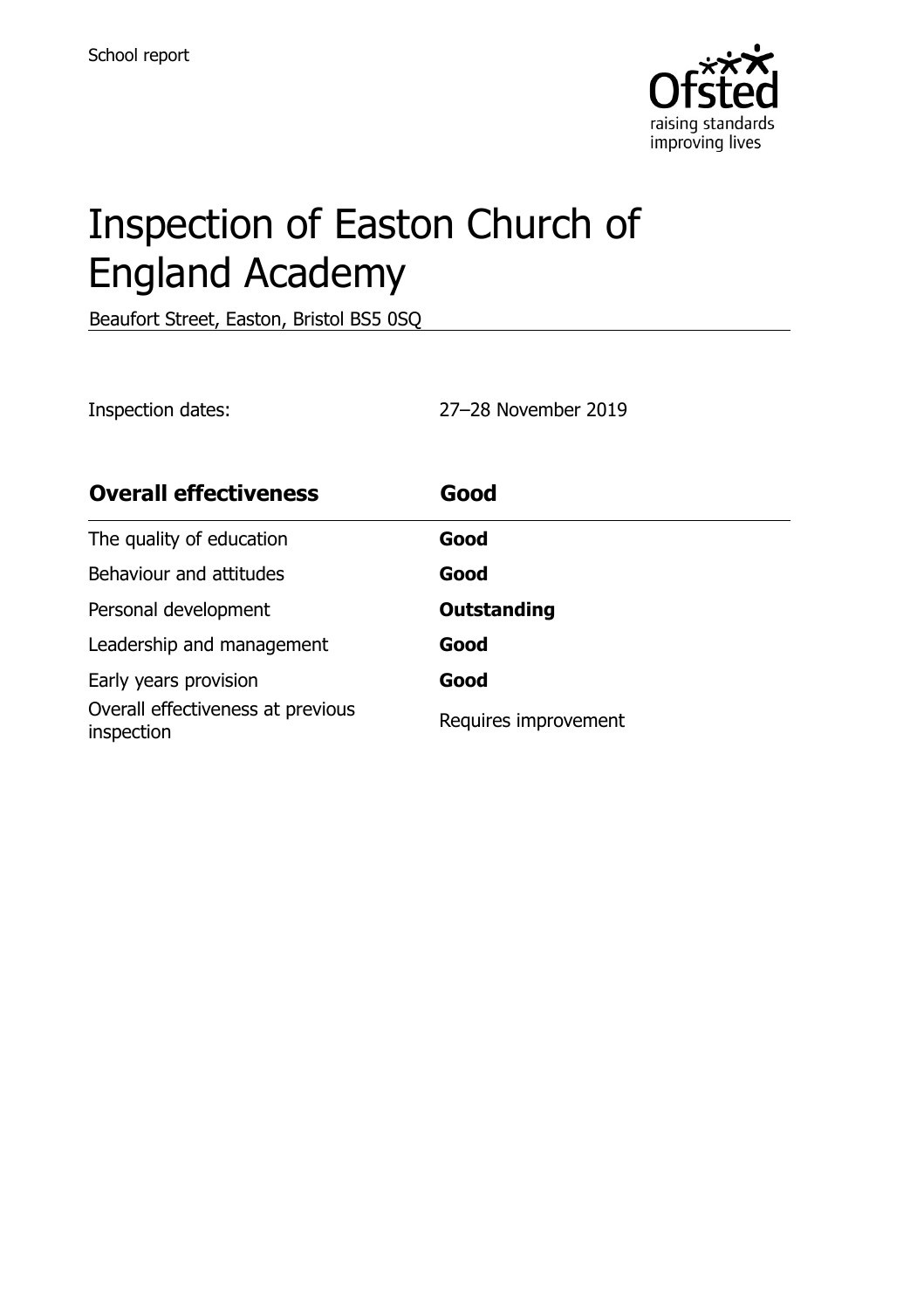

#### **What is it like to attend this school?**

Easton Academy provides a warm welcome to all. It is clearly an important part of the community. Staff form very supportive relationships with pupils and treat them with the utmost respect. Pupils feel safe and happy because adults look after them very well.

Pupils thoroughly enjoy their learning. Their positive attitudes strongly reflect the school's values, 'Equity with Excellence. Endeavour with Enjoyment.' They persevere because they want to do well.

Leaders' work to support pupils' personal development is exemplary. Adults provide an impressive range of stimulating opportunities to nurture pupils' talents. For example, pupils work together to cook meals for their family and the community. Pupils learn to develop a competitive spirit when they play hockey and basketball. They try rock-climbing and abseiling.

Adults have consistently high expectations of pupils' behaviour. Most pupils behave well in and out of class. They are very polite. Pupils understand that their actions affect others. They learn the importance of treating each other fairly. Pupils confirm that adults do not tolerate bullying. They are confident that bullying would be sorted out quickly if it occurred. Most parents and carers are very happy with the school. They typically talk about the 'brilliant education' and 'excellent head and staff'.

#### **What does the school do well and what does it need to do better?**

Leaders and governors have a good understanding of the school's strengths and weaknesses. They are dedicated to creating an extensive and exciting curriculum that inspires pupils to learn. Adults strive to overcome barriers to pupils' learning. The school's work with parents is commendable. Parents appreciate the 'tea and chat' sessions. Staff listen sensitively to their views.

Staff regularly check how pupils are doing. Adults provide highly effective help for pupils who need to catch up, particularly pupils with special educational needs and/or disabilities (SEND). The school provides a range of support to meet pupils' academic, social and emotional needs, for example mentoring through boxing and play therapy. Such activities provide pupils with strategies to reduce their anxious behaviours.

The school prioritises the development of pupils' communication skills. This is particularly important for the large proportion of pupils who are learning to speak English. Leaders know that reading is essential for pupils' learning in all subjects. Phonics is taught well. Pupils regularly practise reading to help them to become confident, fluent readers. They love listening to stories and choosing books to read for themselves.

Adults treat pupils fairly and explain what they expect of them. Pupils are respectful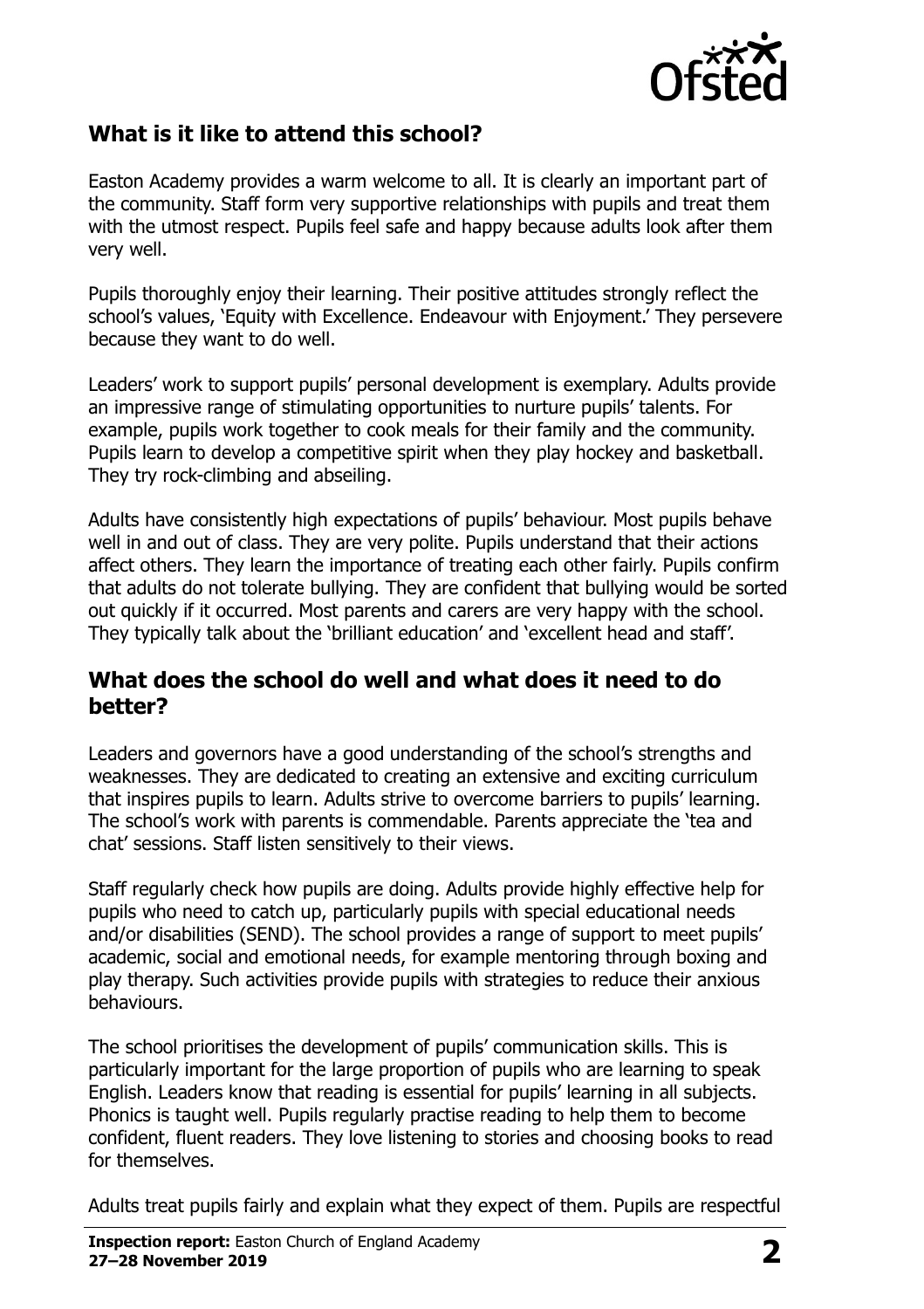

and listen carefully, because they want to learn. Most pupils settle to work with the minimum of fuss. This helps them to achieve. Over time, pupils make strong progress, particularly in writing and mathematics. Pupils apply what they have learned in mathematics to solve problems. They can give reasons for their answers. Pupils can communicate their ideas in writing in a range of subjects.

The school is focusing on further improving pupils' progress in reading, writing and mathematics, so that all pupils achieve their full potential. Leaders have improved teaching in subjects such as science and geography. For example, they ensure that pupils learn important facts and vocabulary. Pupils' enthusiasm for science is ignited when they learn about Darwin's theory of evolution and get the chance to 'graduate' from the University of Bristol. Some leaders are new to their role and are in the early stages of developing sequences of learning in subjects such as design technology, history and music.

Leaders provide pupils with an extensive variety of exciting experiences. For example, pupils explore the SS Great Britain when they learn about Brunel. They visit the Seven Saints of St Paul's mural to find out about the Windrush generation. They enjoy making costumes to wear at St Paul's Carnival.

Pupils' spiritual and cultural development is enhanced when they visit the church, mosque and synagogue to reflect on different forms of worship. They celebrate festivals such as Eid, Diwali and the Chinese New Year. Pupils understand the hurtful effects of discrimination and value each other's differences. A pupil showed great maturity when she commented, 'When we are put together, we are like a rainbow.'

In early years, adults are caring and supportive. They sensitively encourage children to learn. Reading, writing and mathematics are taught effectively. Children listen intently to instructions and behave well. Children are happy and safe. They love playing with their friends. For example, children enjoy cycling round the race track and using the climbing frame. They develop their imagination when they visit the role-play café and supermarket.

#### **Safeguarding**

The arrangements for safeguarding are effective.

Adults care deeply about pupils and understand their needs well. Staff provide highquality pastoral support for a minority of pupils who find it difficult to manage their own behaviour. Leaders seek advice from external agencies when pupils need extra help.

Leaders check that all staff are safe to work with children. They provide updates to safeguarding training. Staff are vigilant and know it is their responsibility to refer concerns. The school teaches pupils how to manage risks. For example, pupils learn about the possible dangers of becoming involved in gangs.

#### **What does the school need to do to improve?**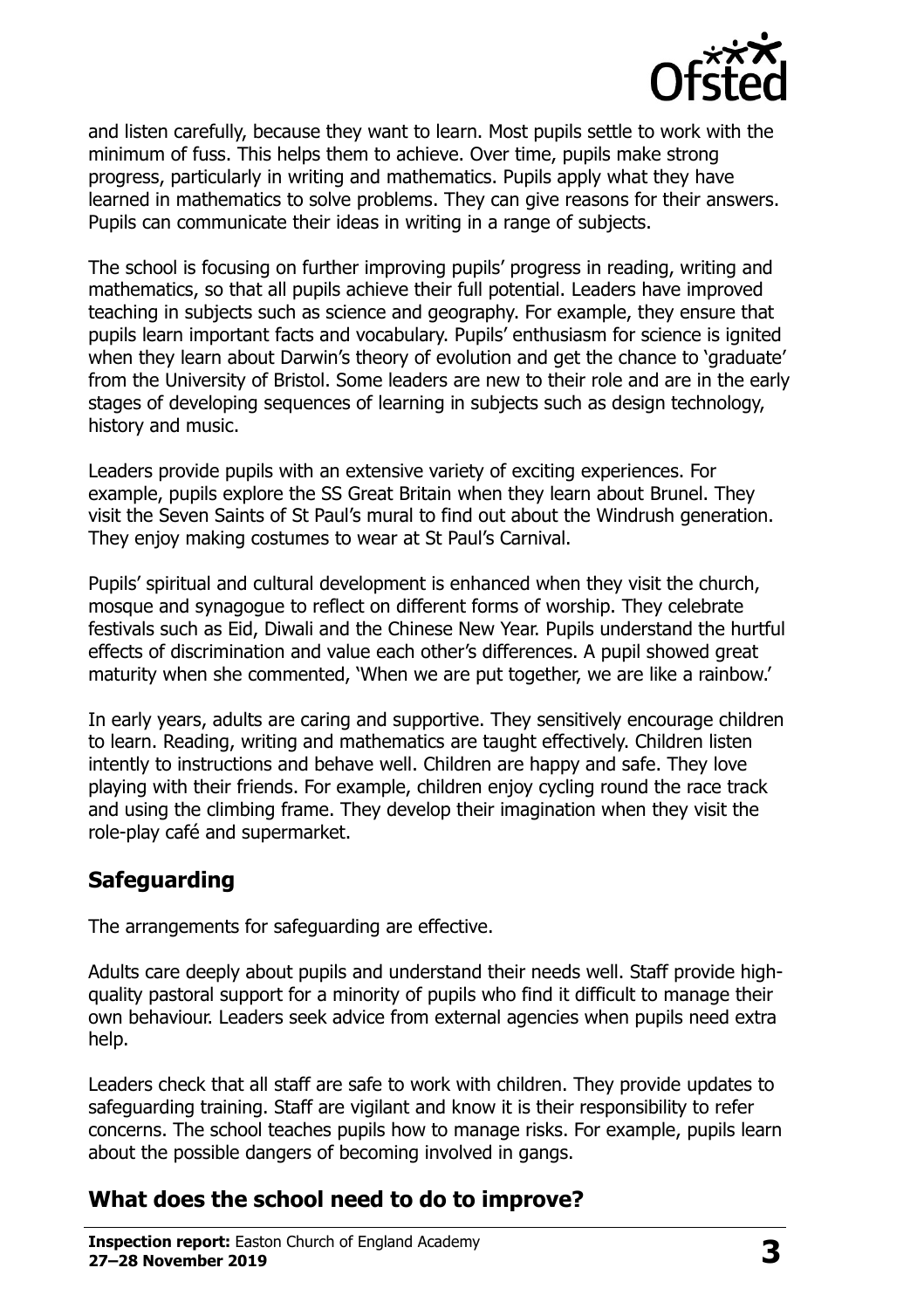

# **(Information for the school and appropriate authority)**

- Leaders have prioritised the development of teaching in reading, writing, mathematics and science. They have improved teaching in other subjects, such as geography. This is improving pupils' achievement. Leaders are in the process of planning more challenging sequences of lessons in history, design technology and music. Leaders must fully embed improvements to teaching in these subjects, so that pupils develop the depth of knowledge and skills they need to achieve their full potential.
- Some subject leaders are new to their roles. They are in the early stages of developing their monitoring of teaching. Therefore, they are not yet fully able to influence what pupils learn. Senior leaders must develop subject leaders' capacity to devise and implement a demanding curriculum.

#### **How can I feed back my views?**

You can use [Ofsted Parent View](http://parentview.ofsted.gov.uk/) to give Ofsted your opinion on your child's school, or to find out what other parents and carers think. We use Ofsted Parent View information when deciding which schools to inspect, when to inspect them and as part of their inspection.

The Department for Education has further quidance on how to complain about a school.

If you're not happy with the inspection or the report, you can [complain to Ofsted.](http://www.gov.uk/complain-ofsted-report)

#### **Further information**

You can search for [published performance information](http://www.compare-school-performance.service.gov.uk/) about the school.

In the report, '[disadvantaged pupils](http://www.gov.uk/guidance/pupil-premium-information-for-schools-and-alternative-provision-settings)' refers to those pupils who attract government pupil premium funding: pupils claiming free school meals at any point in the last six years and pupils in care or who left care through adoption or another formal route.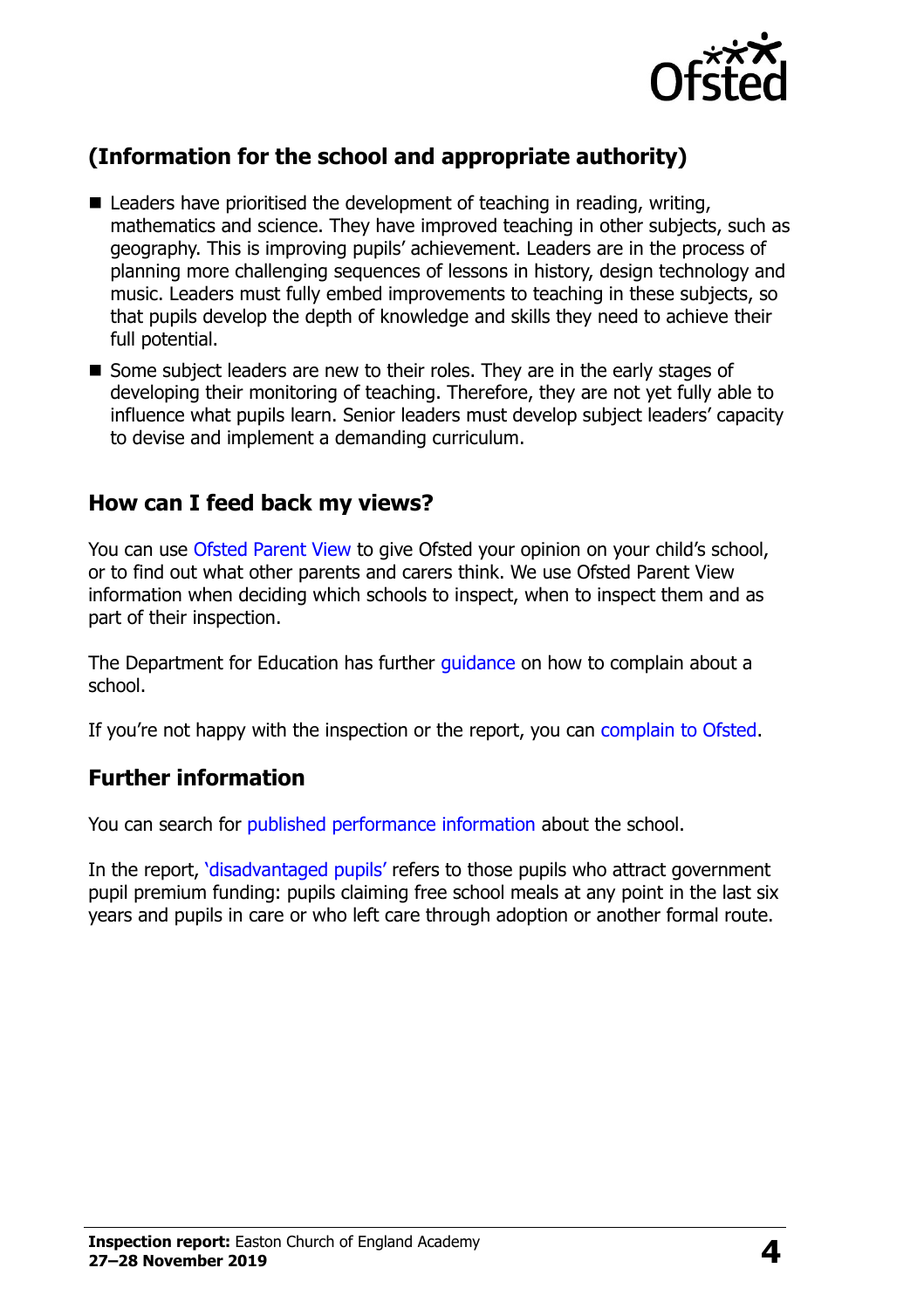

### **School details**

| Unique reference number             | 141110                |
|-------------------------------------|-----------------------|
| <b>Local authority</b>              | City of Bristol       |
| <b>Inspection number</b>            | 10111485              |
| <b>Type of school</b>               | Primary               |
| <b>School category</b>              | Academy sponsor-led   |
| Age range of pupils                 | 3 to 11               |
| <b>Gender of pupils</b>             | Mixed                 |
| Number of pupils on the school roll | 464                   |
| <b>Appropriate authority</b>        | Board of trustees     |
| <b>Chair of governing body</b>      | Lynda Fisher          |
| <b>Headteacher</b>                  | Peter Overton         |
| Website                             | www.easton-ce.academy |
| Date of previous inspection         | 12-13 July 2017       |

# **Information about this school**

- Easton Academy is a Church of England school. The school was graded good in the last Statutory Inspection of Anglican and Methodist Schools (SIAMS) on 14 November 2017. The next SIAMS inspection is due in 2022.
- The school provides a breakfast club.

# **Information about this inspection**

We carried out this inspection under section 5 of the Education Act 2005.

- We held several meetings with the headteacher and three assistant headteachers, one of whom is the special educational needs coordinator (SENCo). We also had meetings with the early years leader. I met with a group of governors, including the chair of governors. I had a separate meeting with three representatives of the multi-academy trust, including the chief executive officer.
- The inspection focused deeply on reading, mathematics, science and geography. We met leaders of these subjects and reviewed pupils' learning in books and lessons. Most lesson visits were carried out jointly with leaders. We talked to pupils and teachers to gain their views about the quality of education. We also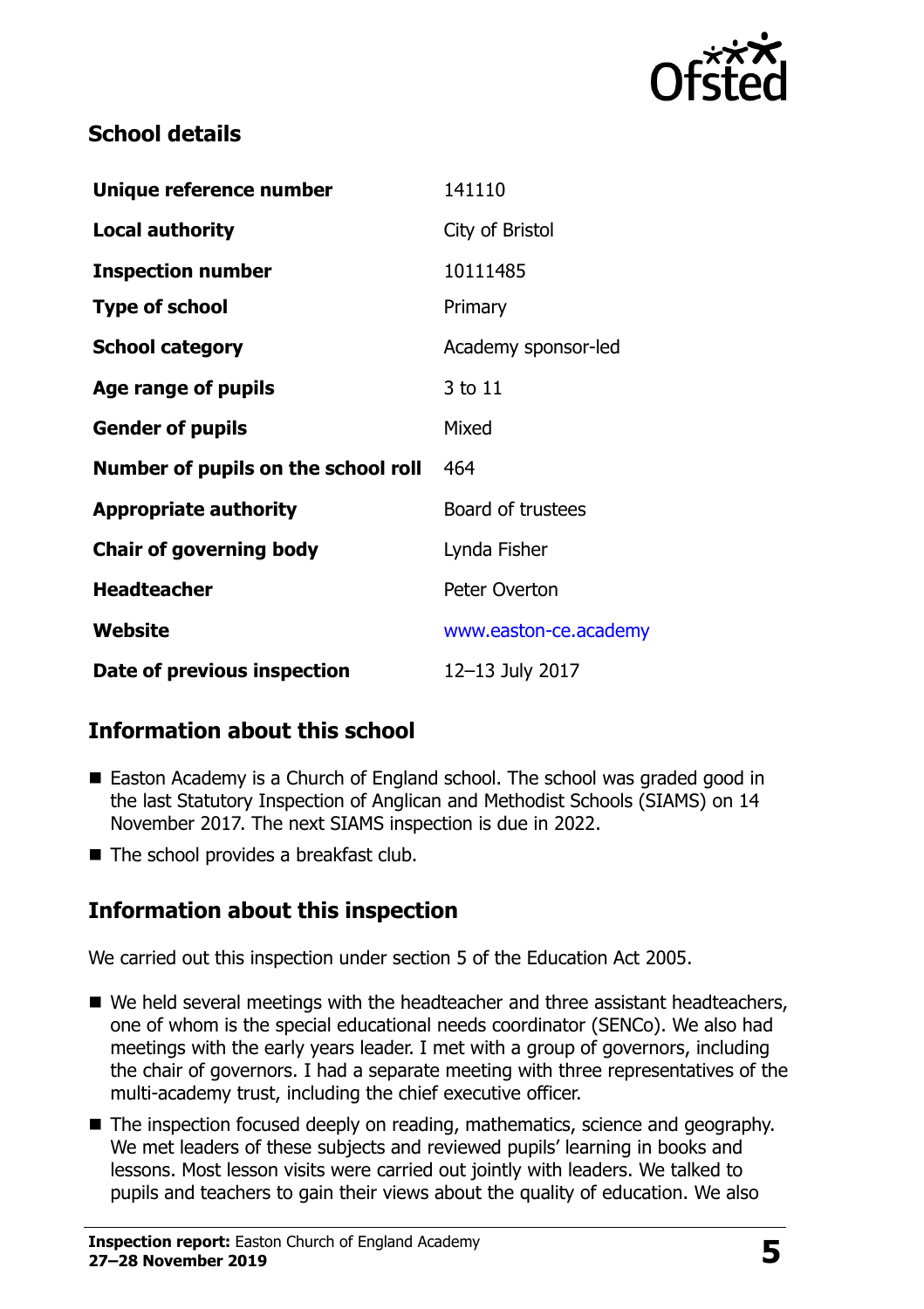

looked at subject plans for history and design technology and met with leaders of these subjects. All other subjects were considered as part of the inspection.

- We reviewed leaders' checks on the suitability of staff to work with children. We checked attendance information, behaviour logs and safeguarding records. We held discussions with senior leaders about safeguarding.
- We spoke informally with pupils and observed their behaviour at various times of the day, including breakfast club, assembly and lunchtime. We also observed extra-curricular clubs.
- We met parents at the beginning and end of the day. We reviewed 14 responses to the online survey, Parent View and eight additional free-text comments. We considered over 100 responses to the school's most recent parent survey. We took account of 27 responses to the Ofsted online staff questionnaire and 11 responses to the pupil survey.

#### **Inspection team**

| Catherine Beeks, lead inspector | Ofsted Inspector |
|---------------------------------|------------------|
| Emma Jelley                     | Ofsted Inspector |
| Marion Borland                  | Ofsted Inspector |